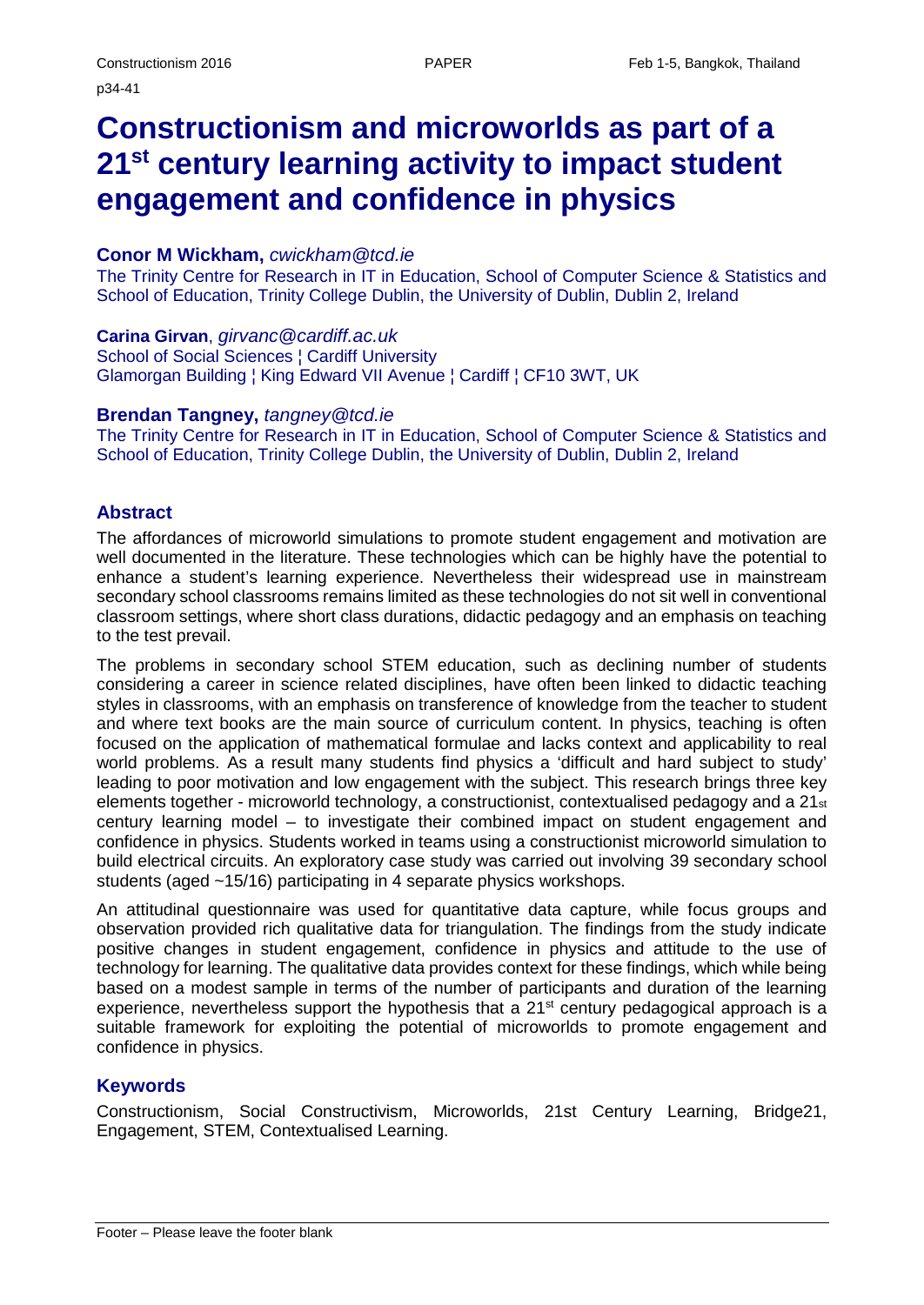### **1: Introduction**

'*Microworld: An interactive, exploratory learning environment of a small subset of a domain that is immediately understandable by a user and also intrinsically motivating to the user. A microworld can be changed and modified by the user in order to explore the domain and to test hypotheses about the domain.'* Rieber (2005)

Microworlds have been likened to playpens or sandboxes, providing the learner an opportunity for creative exploration and there is extensive literature highlighting the potential of simulations and microworlds to support student engagement and conceptual understanding. Simulations usually provide a representation of physical phenomena, with varying levels of interactivity which allow the user modify, create or alter parameters that will generate a response within the simulation. Several research studies have examined the affordances of simulations to develop deeper conceptual understanding (Girvan, 2014; Martínez, Naranjo, Pérez, Suero, & Pardo, 2011; Perkins, Moore, Podolefsky, Lancaster, & Denison, 2012; Zacharia & de Jong, 2014). In particular the ability of simulations to benefit a learners understanding through visualisation has been demonstrated in science subjects (Blikstein, Fuhrmann, Greene, & Salehi, 2012; Chiu, DeJaegher, & Chao, 2015). While research into constructionist virtual worlds to support creative mathematical thinking points to the importance of collaboration and sharing of created artefacts (Kynigos, Moustaki, Smyrnaiou, & Xenos).

The problems in secondary school STEM education, such as declining number of students considering a career in science related disciplines, have often been linked to didactic teaching styles in classrooms, with an emphasis on transference of knowledge from the teacher to student and where text books are the main source of curriculum content. In physics, teaching is often focused on the application of mathematical formulae and lacks context and applicability to real world problems. As a result many students find physics a 'difficult and hard subject to study' leading to poor motivation and low engagement with the subject. The use of technology in general and micorworlds in particular have the potential to help address at least some of these barriers. However traditional classroom environments, with didactic teaching style and short class durations are not ideal environments in which to exploit the power of learning through technology (McGarr, 2009). Instead the constructivist and constructionist pedagogies at the core of models for  $21<sup>st</sup>$ century learning (Dede, 2010) may be much more suitable frameworks to capitalise on the power of technology in general and micro-worlds in particular (B. Tangney, Bray, A., & Oldham, E., 2015).

### 21<sup>st</sup> Century Learning Environment

Bridge21, a specific model of 21<sup>st</sup> century learning, has been shown to be an effective environment for technology mediated learning (Bray, Oldham, & Tangney, 2013; Conneely, Girvan, Lawlor, & Tangney, 2015; Johnston, Conneely, Murchan, & Tangney, 2014; B. Tangney & Bray, 2013). In particular in the area of mathematics Tangney et al (B. Tangney, Bray, A., & Oldham, E., 2015) have investigated the combination of mobile technology with contextual and social constructive pedagogies such as Bridge21. The initial results of this 'perfect storm' (as referred to by the authors) are very positive and 'student engagement and appreciation of mathematics content are favourably affected'.

This research study follows a similar approach, but in this case the subject area is physics and investigates the combination of microworld technology, a constructionist, contextualised pedagogy and the Bridge21 learning model. Physics is chosen as the subject domain because of the decline in the number of secondary level students studying physics, which research from several countries (Lyons, 2006) attributes to transmissive teaching styles and a perceived lack of relevance. Even with students who do study the subject research points to low levels of engagement and poor conceptual understanding of the core concepts in physics (Azevedo, 2006; Saleh, 2011).

### Research Questions and Goals

The research was undertaken as part of a larger project, looking at the introduction of 21<sup>st</sup> Century Teaching & Learning in Irish secondary schools (age 12-16), and sought to investigate how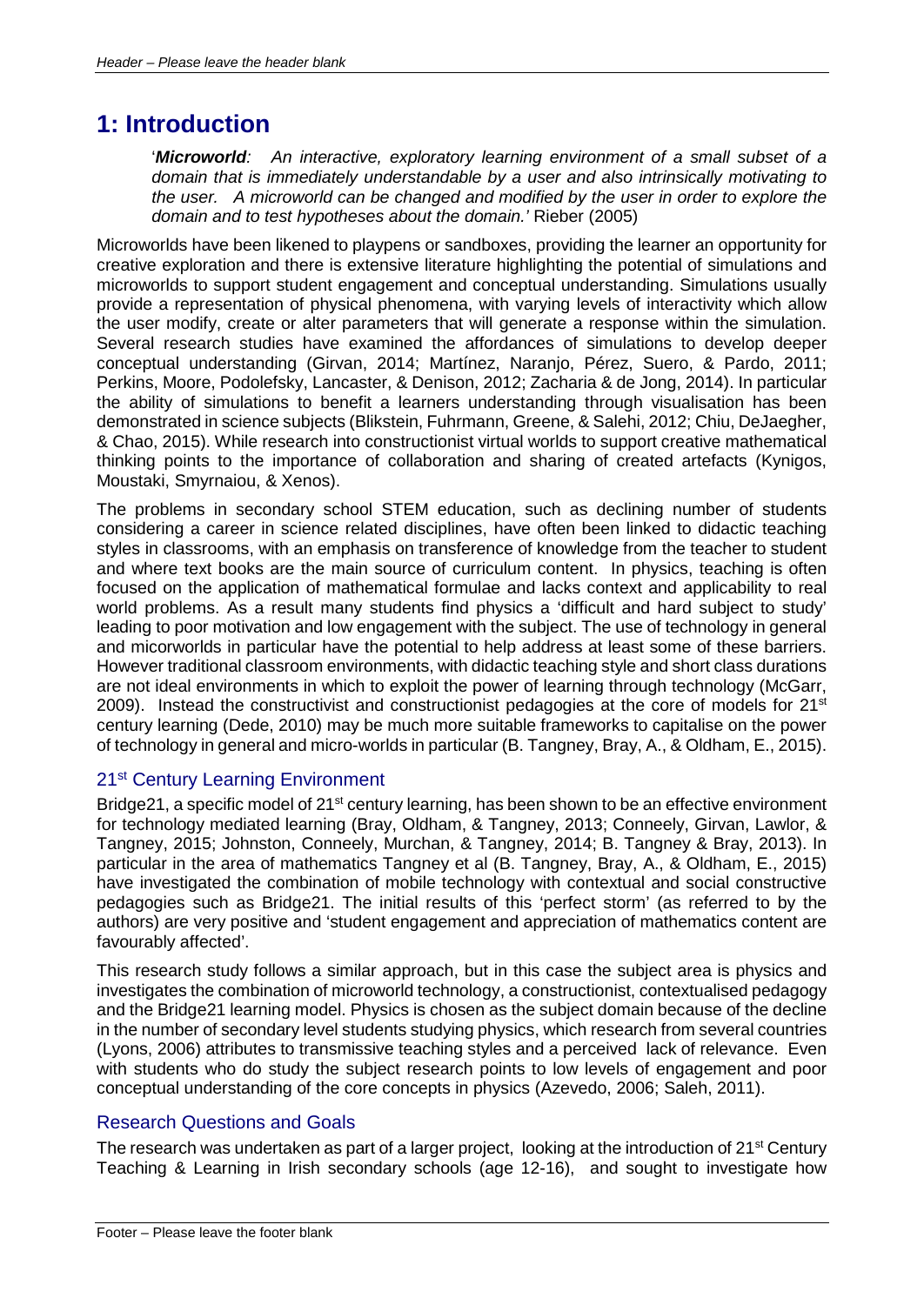microworlds, when used as part of a 21st century learning model, impact student engagement and confidence in physics?

## **2: Design & Methodology**

### Overview of the Learning Activity

The microworld selected for use in the study was from the Physics Education and Technology (PhET) project at the University of Colorado<sup>[1](#page-2-0)</sup> and it was chosen because it allows for a high degree of interactivity, has strong construction capabilities and is highly immersive. The Circuit Construction kit is a low floor, medium ceiling, microworld, easy for students to engage with but sufficiently challenging for more advanced users. It is constructionist in its pedagogical approach, allowing for concrete and abstract representations and supports cognitive conflict and investigation of alternate models.

The Circuit Construction Kit microworld was incorporated into a 5 hour Bridge21 workshop at the researcher's institution. 3 separate workshops with ~10 students in each were run and formed the basis of this research sample. This together with an initial pilot workshop consisting of 8 participants gave a total sample size of n=39 students over 4 workshops. The workshops incorporated real world, problem based activities that required participants to construct both series and parallel electrical circuit designs for set of Christmas tree lights and explain their choice and potential design benefits.

The Mathematics and Technology Attitudes Scale (MTAS) developed by (Pierce, Stacey, & Barkatsas, 2007) measures 5 variables related to the learning of mathematics with technology: Mathematics Confidence (MC), Confidence with Technology (TC), Affective Engagement (AE), Behavioural Engagement (BE), and attitude to learning mathematics with technology (MT). The questionnaire was modified for use in this study and was administered pre and post the workshops.

### **3: Implementation**

The 39 students, of mixed gender, came from five different schools. Many of the participants had attended Bridge21 workshops in the past and thus were already familiar with the structure and team collaboration elements. This helped ensure that the investigation could focus on the use of microworlds and was not overly influenced by the novelty of the Bridge21 experience itself.

### Data Collection & Analysis

Quantitative data was collected using the modified MTAS questionnaire while qualitative data was gathered through pre and post questionnaires, focus groups, observation and student output during the workshop activities. Qualitative and quantitative data was collected at the same time, both were analysed separately allowing for an element of triangulation to provide deeper insight into the research questions. See Figure 4.

Focus group interviews were run immediately after each workshop and each group comprised of between 4 and 6 participants and the discussion was recorded (using an unobtrusive smartphone recording app). 8 separate focus group discussions were recorded which yielded well over an hour of data to be analysed.

 $\overline{a}$ 

<span id="page-2-0"></span><sup>1</sup> https://phet.colorado.edu/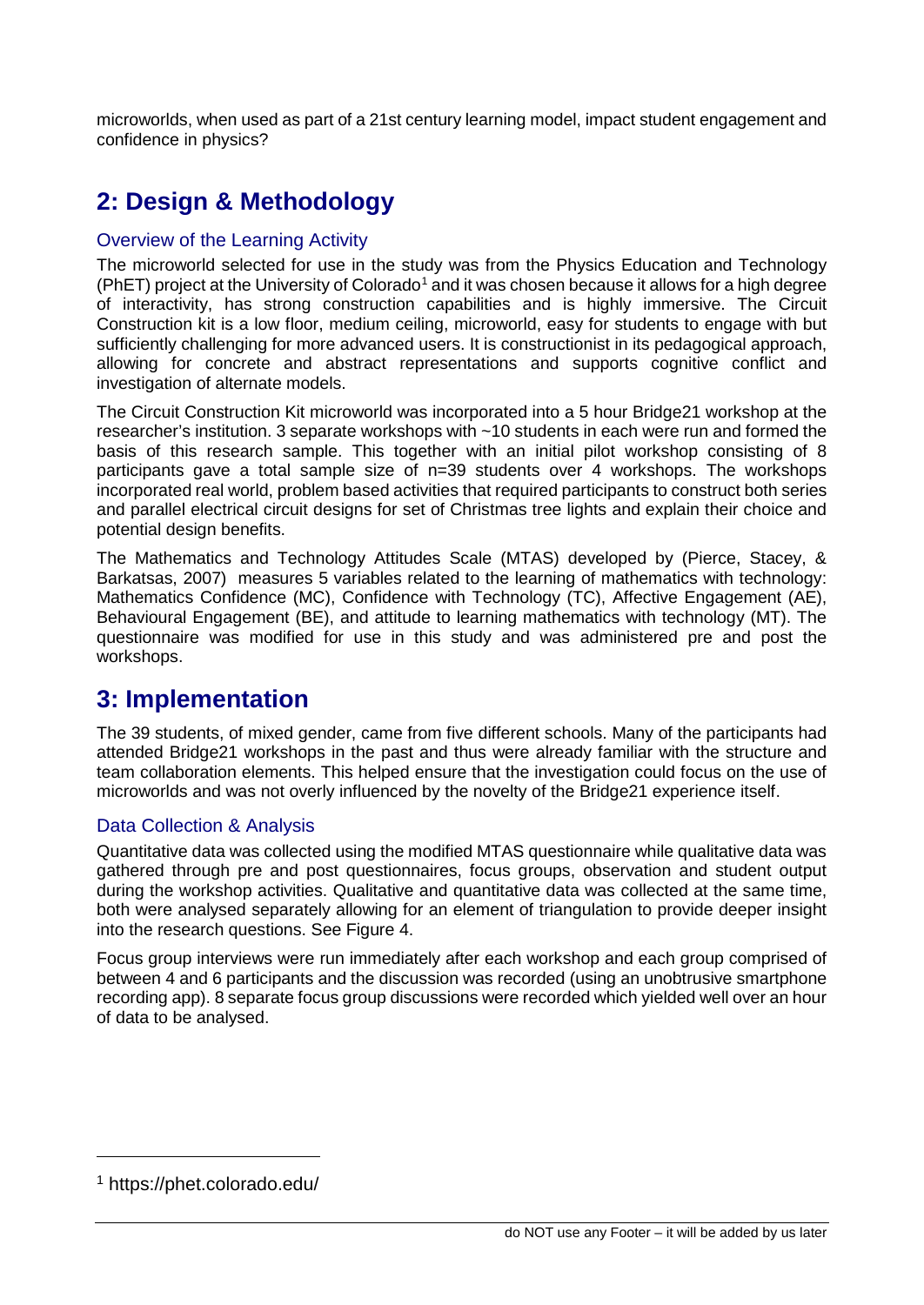

*Figure 2: PhET Circuit Construction Kit illustrating complex circuit design. The user has access to accurate measuring tools such as ammeters, voltmeters and results are immediate.*



*Figure 3: The Bridge21 learning space. Workstations are fully configurable and can be easily rearranged to suit specific needs. Large monitors support sharing within the team.*



*Figure 4: The data analysis framework used in this parallel mixed method case study. Congruence between quantitative and qualitative data supported the research findings.*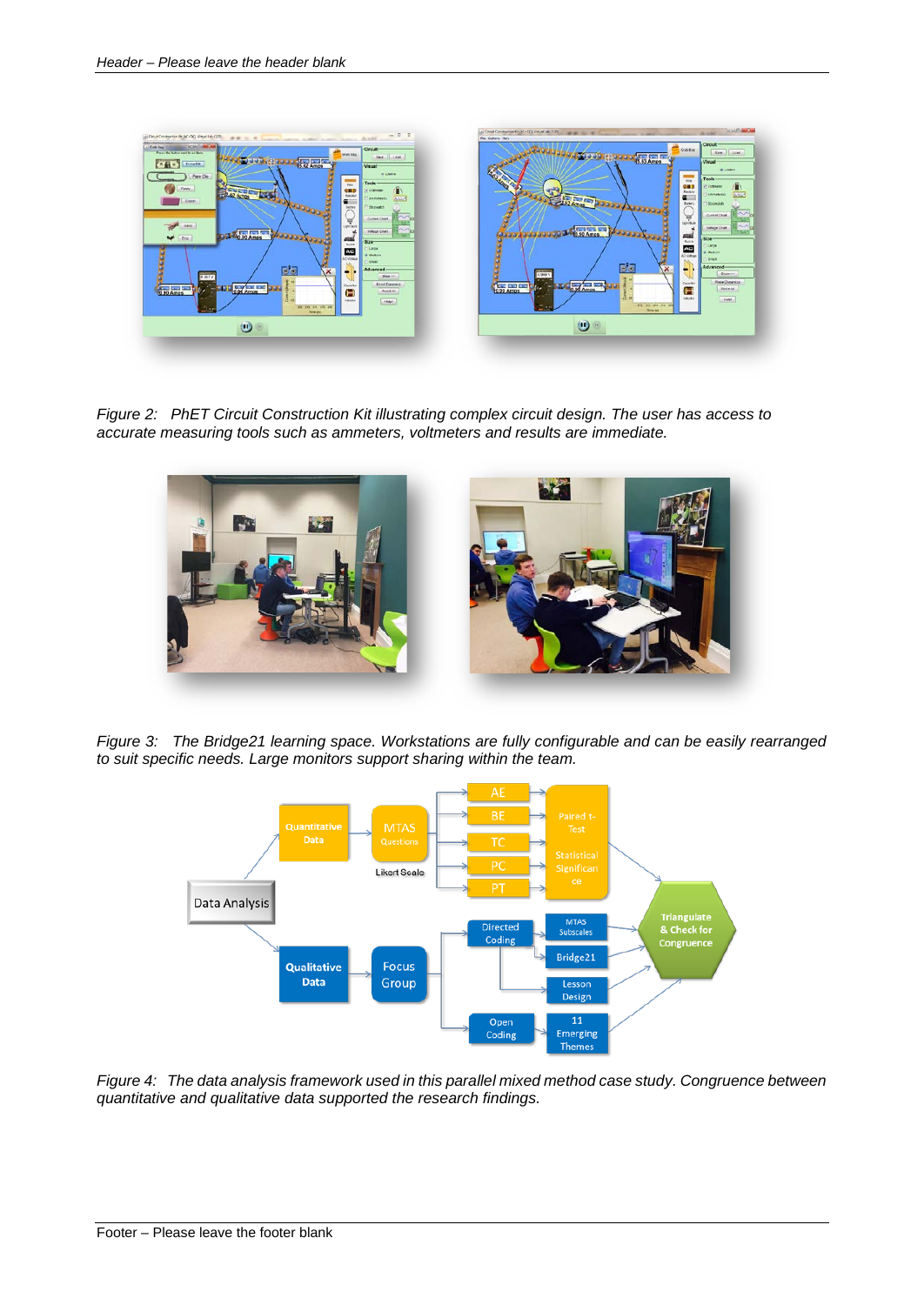# **4: Findings**

### MTAS Survey – Statistical Analysis

Examining the t values in [Table](#page-4-0) 1 shows that 4 of the 5 MTAS subcategories show significant positive differences after the workshop namely: **Affective Engagement (AE)**, **Behavioural Engagement (BE)**, **Physics Confidence (PC**) and **Attitude to the use of technology in teaching physics (PT)**. For PT (t=6.894) the change was very significant indicating that the participants had a positive reaction to the PhET Circuit Construction Kit microworld. Only Technology Confidence (TC) with t= 1.275 showed no significant change pre and post workshop activity.

|                   |                  | <b>Paired Differences</b> |           |            |                                |         |       |          |
|-------------------|------------------|---------------------------|-----------|------------|--------------------------------|---------|-------|----------|
|                   |                  |                           |           |            | 95% Confidence Interval of the |         |       |          |
|                   |                  |                           | Std.      | Std. Error | <b>Difference</b>              |         |       | Sig. (2- |
|                   |                  | Mean                      | Deviation | Mean       | Lower                          | Upper   |       | tailed)  |
| Pair 1            | BE Post - BE Pre | .68421                    | 1.67824   | .27225     | .13259                         | 1.23584 | 2.513 | .016     |
| Pair <sub>2</sub> | TC Post - TC Pre | .42105                    | 2.03525   | .33016     | $-24792$                       | 1.09002 | 1.275 | .210     |
| Pair <sub>3</sub> | AE Post - AE Pre | 1.23684                   | 2.18637   | .35468     | .51820                         | 1.95549 | 3.487 | .001     |
| Pair 4            | PC Post - PC Pre | 1.18421                   | 2.16677   | .35150     | .47201                         | 1.89641 | 3.369 | .002     |
| Pair 5            | PT Post - PT Pre | 3.92105                   | 3.50584   | .56872     | 2.76871                        | 5.07339 | 6.894 | .000     |

<span id="page-4-0"></span>*Table 1: Results of the paired t-test analysis on the pre and post workshop MTAS questionnaires. At 95% confidence interval a t value greater than 2.021 is significant.*

### Qualitative Data

Both Open and Directed coding techniques were used to analyse the data and the results of directed coding of the focus group data against the MTAS subscales aligns well with the quantitative data. The frequency of occurrence of the open coding themes was highest for a positive reaction to the physics workshop for PT, PC, AE and BE, again in that order. This matches the order of the measured impact from the MTAS data.

### Engagement Impact

The research identified several factors that contributed to the increase in behavioural (BE) and affective engagement (AE). These are: Microworld Technology; Collaboration; Self-Discovery.

The constructionist capability of the PhET microworld was a significant factor in the improvement of participants' affective engagement. The PhET microworld allowed students to create their own models and use these to confirm or challenge their understanding of the underlying concepts. The microworld also enabled students to see and understand abstract concepts such as electron flow, capacitor charging, neither of which cannot be easily grasped through textbooks or real physical experimentation.

Collaboration played an important part during the workshops in promoting engagement. Students worked in teams, discussed their solutions and were asked to present back to the whole group and this aspect was seen as positive by the participants.

*'I think like, when you found the problem and you solved it and the light came on and it worked, and you got passed the problem as a team and you had a working circuit then, I think that was the best bit.'*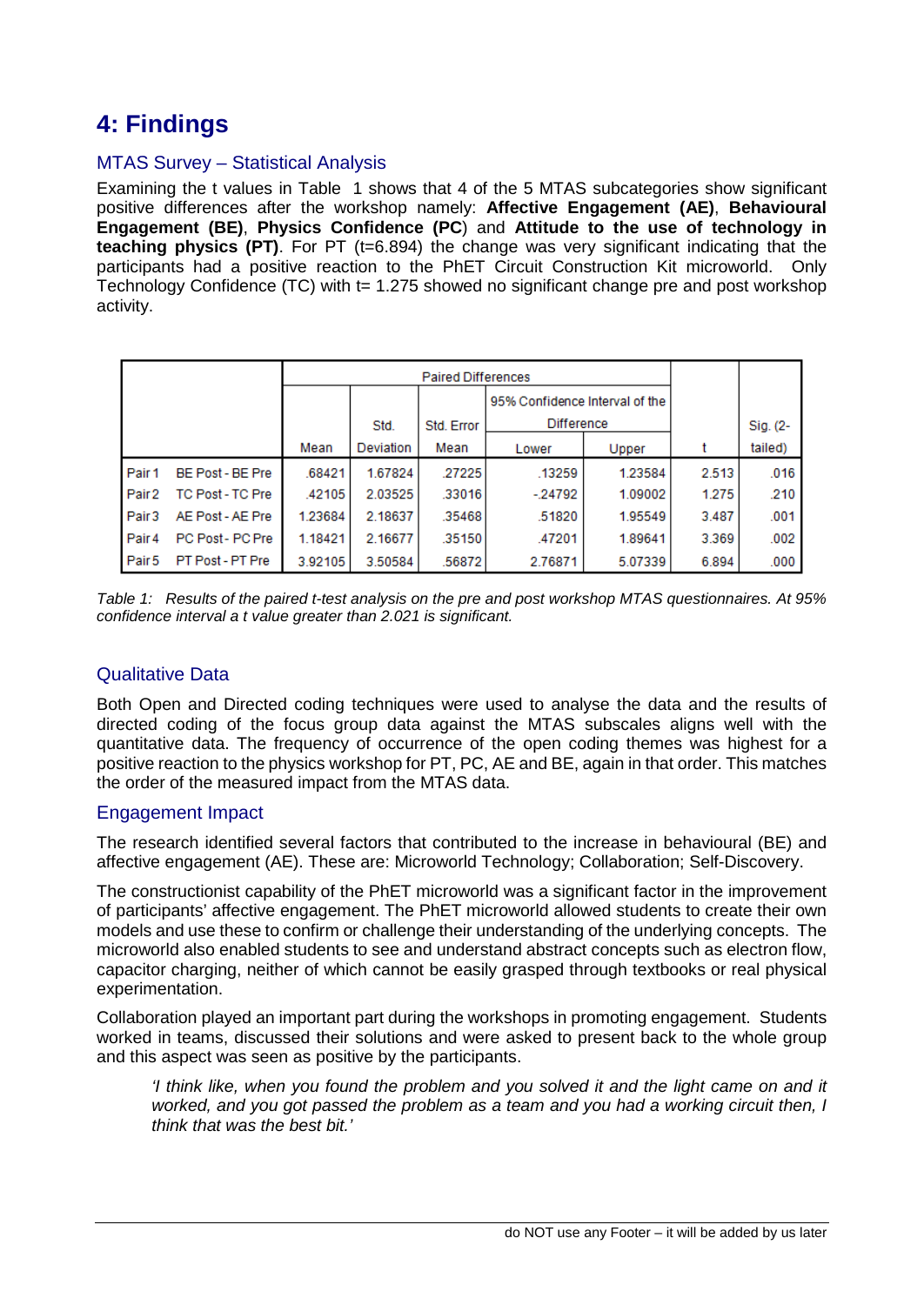#### Impact on Confidence in Physics

The research findings offer statistical evidence that these workshops made a significant improvement in the students' attitudes to physics and to their confidence with the subject and two main factors contributing to this emerge from a structured analysis of the qualitative data, namely the Bridge21 workshop format (when contrasted with their conventional class experience) and the contextualised nature of the learning.

The contrast between the Bridge21 model with the participants own class experience was very evident from the workshop focus groups as typified by statements such as

*'Because it wasn't like school. It was like, I don't know—because you didn't tell us we have to do this, and then this and then this. We got to just learn how to do it ourselves, kind of. And it makes you understand it more and it is more fun than just being told what to do.'*

*'Like with that Ohm thing, I learned that in five minutes. But in school I couldn't even remember it from the book. Because it showed you exactly what was going on with the computer.'*

By contextualising the learning of physics to real life situations during the Bridge21 workshops students had a basis from which to understand the concepts and then apply the underlying mathematics to solve the problem.

*'Because you know which way the circuits were actually moving. Like you know which way it is all set up. Instead of just looking at picture of piece of wires on the ground. You actually look at the simulation and see how it all fits together.'*

*'Yeah, I just viewed it as a school subject. But after the workshop you see it is a lot more real-world stuff. '*

### Technology Effectiveness

With a t value =6.894, student attitudes to using technology in physics learning (PT) showed the most statistically significant change as a result of the workshops. The choice of microworld technology was a major factor in this improvement. The data suggests several features of the PhET microworld that led to this positive change; visualisation; experimentation and construction capabilities. The microworld allowed students to "do physics" and imagine and create new models in ways that is not possible with existing teaching methods.

*'I didn't know that electricity was the flow of electrons. You could see the way that they were going around. So that was good.'*

*'I think if because you could see it and you didn't have to imagine it like you normally did in class and stuff. And then you could move them around and make stuff so it helped.'*

A recurring theme during the focus groups related to the constructionist features of the microworld and participants being able to 'do things'. With the freedom to create, students developed their own models and views of the circuits they constructed. Since the PhET software is based on real electrical principles students often created circuits that did not work or because of voltage irregularities gave unexpected outcomes. This challenged students to understand what was happening and propose a solution.

*'And doing things in a more interactive, and like hands on way…. start learning things a lot easier when they do it hands on.'*

*'Because we were actually able to see how a circuit gets put together. And we done a lot of experimentation as well. You know and, I suppose you can be told how something works but unless you, kind of, try it yourself and try different ways of doing things you don't really learn much.'*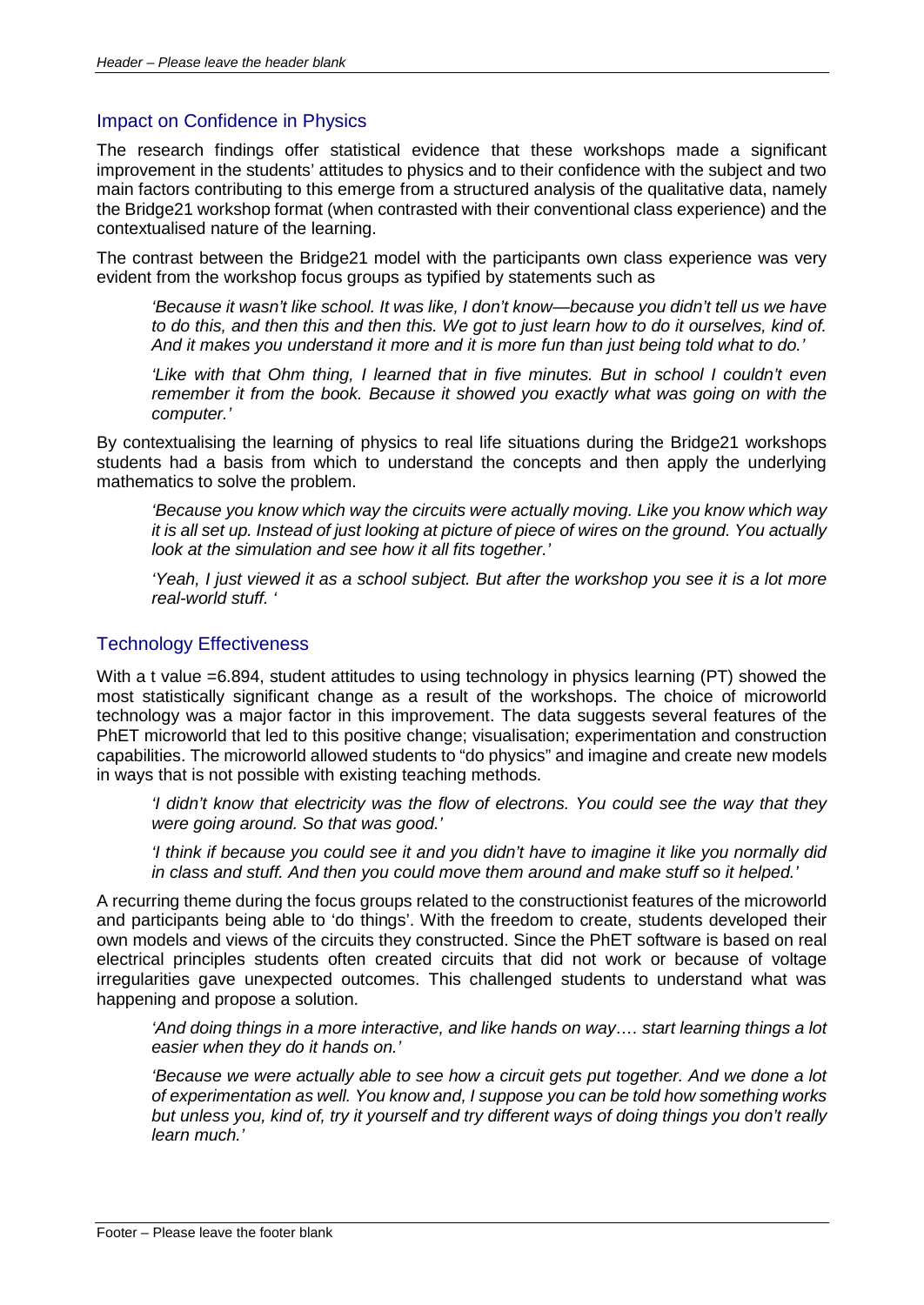### **Summary**

The authors are engaged in a large scale design based research project which is working with teachers and schools across Ireland to embed 21st Century Teaching and Learning practices in mainstream secondary schools (Conneely et al., 2015; Johnston et al., 2014). A core premise of that work is that a 21<sup>st</sup> century learning model, such as Bridge21, is a more suitable framework for exploiting the potential of technology to support constructivist and constructionist learning than the traditional didactic model. This study looks at student engagement and confidence in physics when following such an approach. Carried out in an out of school setting the data indicates that both engagement with, and confidence in, physics improved as a result of the learning experience. The data also suggests that the attitude towards using technology in the study of physics improved. Factors which contributed to these improvements include the constructionist nature of the simulation, collaboration between peers and the contextualised nature of the learning activity.

The limitations of the study are its short duration, the lack of longitudinal follow-up with the participants to see if the intervention had any lasting impact and the fact that the activity took place in an out of school setting. Nevertheless this study, combined with our other experience of transitioning learning activities from our learning space to schools, gives confidence that the approach followed is transferrable to a real classroom setting and ongoing research will investigate this in practice.

### **References**

- Azevedo, F. S. (2006). Personal Excursions: Investigating the Dynamics of Student Engagement. *International Journal of Computers for Mathematical Learning, 11*(1), 57-98.
- Blikstein, P., Fuhrmann, T., Greene, D., & Salehi, S. (2012). *Bifocal modeling: mixing real and virtual labs for advanced science learning.* Paper presented at the Proceedings of the 11th International Conference on Interaction Design and Children.
- Bray, A., Oldham, E., & Tangney, B. (2013). *THE HUMAN CATAPULT AND OTHER STORIES– ADVENTURES WITH TECHNOLOGY IN MATHEMATICS EDUCATION.* Paper presented at the 11th International Conference on Technology in Mathematics Teaching (ICTMT11).
- Chiu, J. L., DeJaegher, C. J., & Chao, J. (2015). The effects of augmented virtual science laboratories on middle school students' understanding of gas properties. *Computers & Education, 85*(0), 59-73. doi[:http://dx.doi.org/10.1016/j.compedu.2015.02.007](http://dx.doi.org/10.1016/j.compedu.2015.02.007)
- Conneely, C., Girvan, C., Lawlor, J., & Tangney, B. (2015). An Exploratory Case Study into the Adaption of the Bridge21 Model for 21st Century Learning in Irish Classrooms, in Shaping our Future: How the lessons of the past can shape educational transformation. *Butler D., Marshall K., and Leahy M., Editors, Liffey Press: Dublin.*, p. 348-341.
- Dede, C. (2010). Comparing frameworks for 21st century skills. *21st century skills: Rethinking how students learn*, 51-76.
- Girvan, C. (2014). Constructionism, Creativity and Virtual Worlds. *Constructionism and Creativity: Proceedings of the 3rd International Constructionism Conference 2014. Vienna, Austria: Austrian Computer Society.*, p367-377.
- Johnston, K., Conneely, C., Murchan, D., & Tangney, B. (2014). Enacting key skills-based curricula in secondary education: lessons from a technology-mediated, group-based learning initiative. *Technology, Pedagogy and Education*(ahead-of-print), 1-20.
- Kynigos, C., Moustaki, F., Smyrnaiou, R., & Xenos, M. HALF-BAKED MICROWORLDS AS EXPRESSIVE MEDIA FOR FOSTERING CREATIVE MATHEMATICAL THINKING. *Constructionism and Creativity: Proceedings of the 3rd International Constructionism Conference 2014. Vienna, Austria: Austrian Computer Society.*
- Lyons, T. (2006). Different Countries, Same Science Classes: Students' Experiences of School Science in Their Own Words. *International Journal of Science Education, 28*(6), 591-613.
- Martínez, G., Naranjo, F. L., Pérez, Á. L., Suero, M. I., & Pardo, P. J. (2011). Comparative study of the effectiveness of three learning environments: Hyper-realistic virtual simulations,